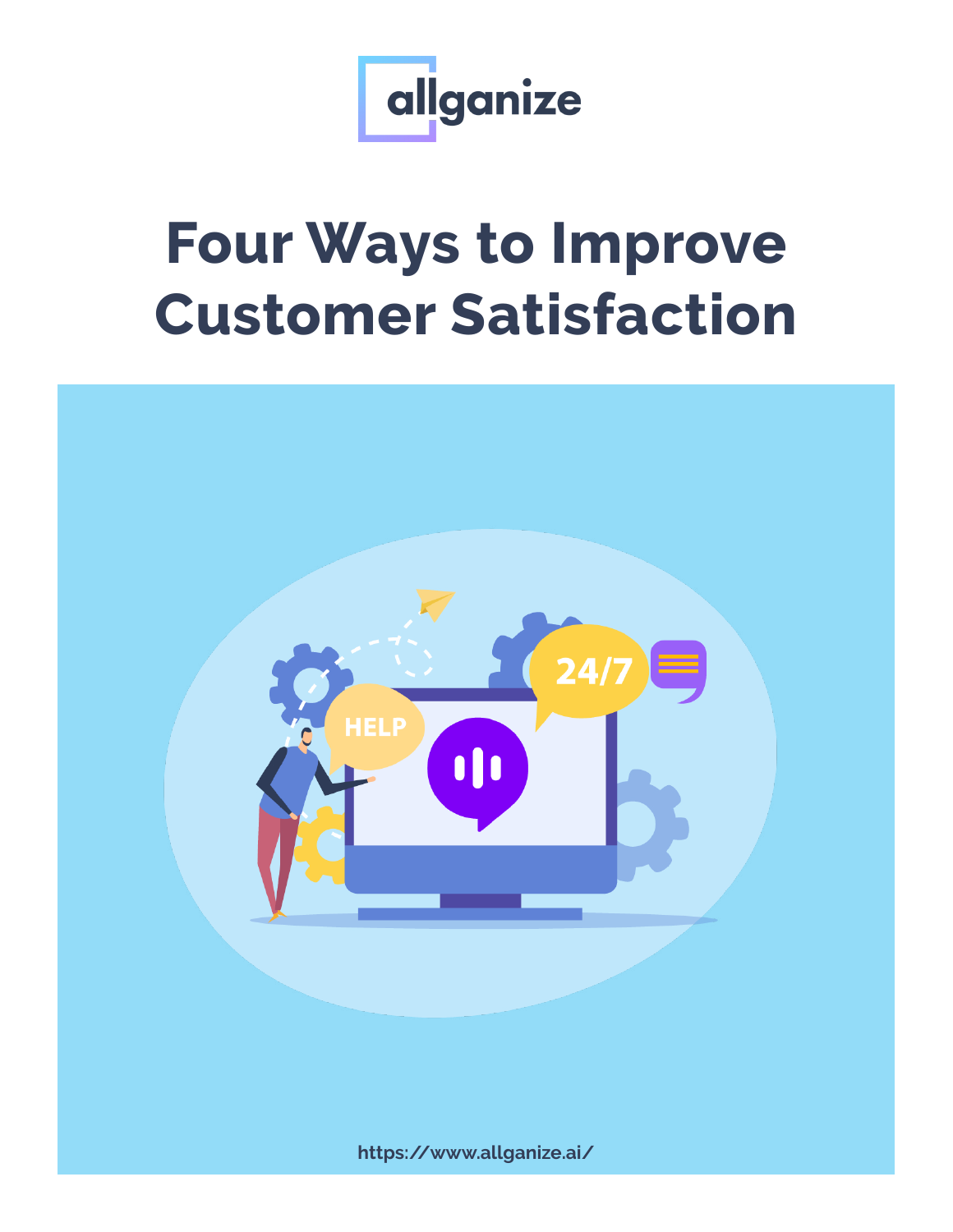## **Introduction**

Due to the ongoing pandemic, businesses are forced to rethink their organizational structure as employees continue working remotely and budgets are being cautiously spent. As a result, artificial intelligence solutions have seen a rise in widespread adoption to automate processes and streamline business workflows. Artificial intelligence refers to the simulation of human intelligence that is demonstrated by machines. Through these automation solutions, businesses across a variety of industries have seen tremendous value and also substantial savings.

Companies are realizing that how they engage with customers will dictate customer satisfaction and loyalty. It is critical to have a customer support team that interacts with customers to provide them the answers they need, so that they can create a positive experience with their brand.

Typically, businesses that sell products worldwide often run into issues with hiring customer service teams that are available to work during all hours of the day. With the pressing need to provide support during off hours, businesses saw the most viable option was to outsource support teams overseas. As a competitive edge to provide support 24/7, customer service departments have been one of the largest adopters of artificial intelligence with 67% of consumers worldwide reporting that they had interfaced with an automated bot for support within the past year. AI chat or answer bots used in customer service are automated systems that utilize conversational intelligence to interact with customers. 24/7 customer support and instant answers are not the only benefits that AI bots bring to customer service departments. There is so much more value that AI can provide businesses, which this whitepaper will discuss with 4 different ways that AI improves customer satisfaction.

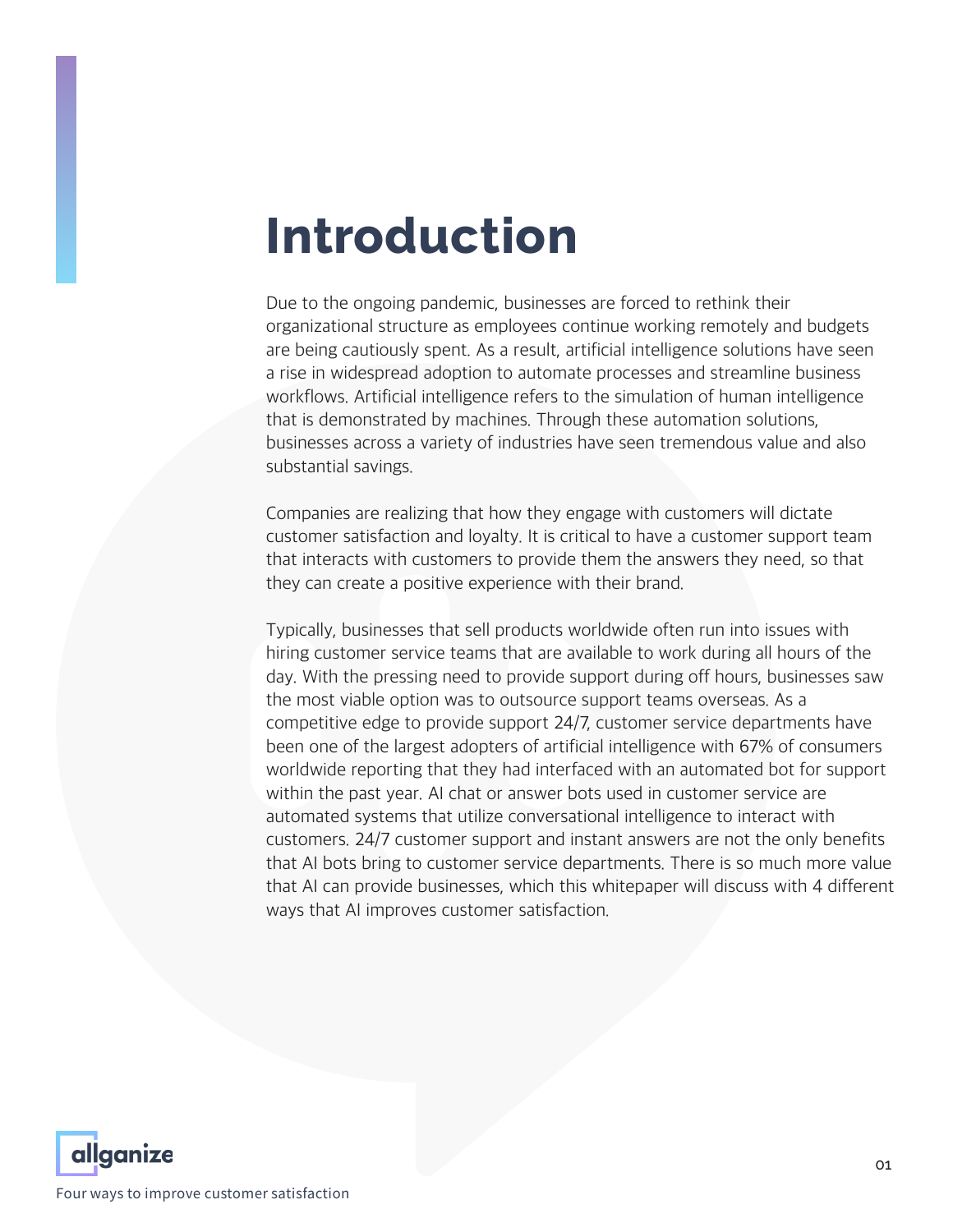## *01*

## **AI improves customer satisfaction by... Providing Better Answers**

Prior studies have favored AI bot solutions due to the fact that they provide instant answers to simple questions. The fact that 99% of customers do not even access company FAQs, shows why an AI bot solution is necessary for businesses. As artificial intelligence technologies continue to evolve, companies are releasing their own versions of AI bots that can do substantially more.

Take for instance Allganize's Alli answer bot solution. Geared for document heavy industries, the AI technology uses a combination of natural language processing (NLP) and machine reading comprehension (MRC) to understand the intent of the customer support request and immediately provide detailed answers for customers through self-service. Earlier this year, one of Allganize's ecommerce clients deployed Alli answer bot to assist their customer service team that was receiving over 10,000 questions from customers per month. Their customer service team received questions ranging from quick instant resolutions to very complex inquiries that took up to 10 minutes to resolve. Upon initial deployment, Allganize AI solutions were able to instantly automate all of the simple questions that came through the client's website via the self-service Alli answer bot. After additional machine learning, while also training the AI system on more inquiries, Alli answer bot was able to automate more than 50% of all customer support tickets in just 4 months. As the AI solution continues to be trained, the more complex the question it will be able to answer. Within 6 months, Alli answer bot was able to automate over 90% of the client's support tickets! Customers were instantly able to resolve their questions immediately on their own and as a result, the client saw an increase in brand engagement and ultimately more satisfied customers.